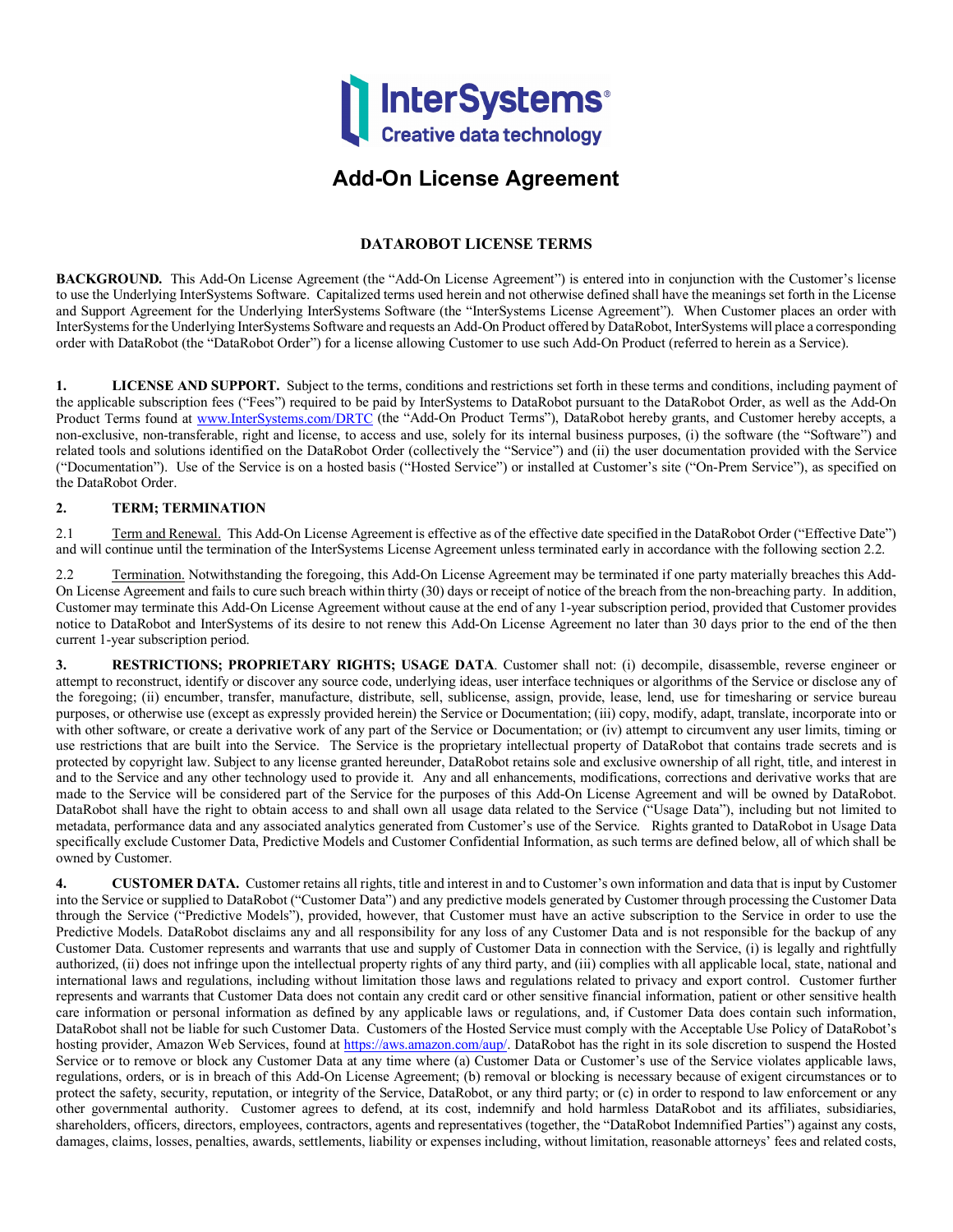that arise from a third party claim (including a government investigation) related to or in connection with (i) Customer Data and (ii) Customer's breach of this Section 4.

**5. PUBLICITY.** Upon Customer's prior written consent, Customer may agree to marketing activities which may include (a) participation in a press release following the execution of this Add-On License Agreement naming Customer as a customer of DataRobot, as well as upon successful implementation, (b) allowing its name to be used in sales materials and user literature, which references DataRobot's customers generally, and (c) the use of its name, without endorsement, in a listing of DataRobot's other customers. Customer shall also make reasonable efforts to, upon DataRobot's prior reasonable request, serve as a reference account and to participate in case studies and other promotional activity.

**6. CONFIDENTIALITY.** Each party shall maintain as confidential and shall not disclose (except to its employees, accountants, attorneys, advisors, affiliates, outsourcers and third party service providers of recipient with a need to know in connection with recipient's performance under this Add-On License Agreement, and who have been advised of the obligation of confidentiality hereunder), copy or use for purposes other than the performance of this Add-On License Agreement, any information which relates to the other party's business affairs, trade secrets, technology, research, development, pricing or terms of this Add-On License Agreement ("Confidential Information") and each party agrees to protect all received Confidential Information with the same degree of care that it would use with its own Confidential Information and to prevent unauthorized, negligent or inadvertent use, disclosure or publication thereof. Breach of this Section may cause irreparable harm and damage. Thus, in addition to all other remedies available at law or in equity, the disclosing party shall have the right to seek equitable and injunctive relief, and to recover the amount of damages (including reasonable attorneys' fees and expenses) incurred in connection with such unauthorized use. The recipient shall be liable to the disclosing party for any use or disclosure in violation of this Section by recipient or its affiliates, employees, third party service providers or any other related party. Confidential Information shall not include information that (a) is already known prior to the disclosure by the owning party; (b) is or becomes publicly known through no breach of this Add-On License Agreement; (c) is independently developed without the use of the other party's Confidential Information and evidence exists to substantiate such independent development; (d) information that is obtained from a third party, and that third party is not, in good faith belief to the recipient, under any legal obligation of confidentiality; or (e) the recipient receives written permission from the disclosing party for the right to disclose any Confidential Information.

**7. LIMITED SERVICE WARRANTY AND DISCLAIMER.** DataRobot represents and warrants that the Service will substantially conform to the Documentation during the term of this Add-On License Agreement. If Customer notifies DataRobot in writing of a nonconformity of Service during the Warranty Period, DataRobot will, at its option and expense, (a) correct any nonconformities in the Service that cause the Service to fail to conform to the Documentation, or (b) provide to Customer a pro rata refund of any prepaid but unutilized Fees applicable to the non-conforming Service. The limited warranty set forth in this Section shall be void if the Service nonconformity is caused by (i) the use or operation of the Service with an application or in an environment other than that specified in the Documentation, (ii) modifications to or customizations of the Service without the express written authorization of DataRobot, (iii) accident, disaster or Force Majeure Event, (iv) misuse, fault or negligence of or by Customer, (v) use of the Service in a manner for which it was not designed, (vi) causes external to the Service such as, but not limited to, power failure or electrical power surges.THE WARRANTY AND REMEDIES SET FORTH IN THIS SECTION 7 REPRESENT DATAROBOT'S SOLE WARRANTY AND CUSTOMER'S SOLE REMEDY IN THE EVENT OF BREACH OF WARRANTY. EXCEPT AS EXPRESSLY SET FORTH IN THIS SECTION, DATAROBOT AND INTERSYSTEMS MAKES NO AND DISCLAIMS ALL WARRANTIES, EXPRESS, IMPLIED, STATUTORY, OR OTHERWISE, INCLUDING, BUT NOT LIMITED TO, WARRANTIES OF NONINFRINGEMENT, MERCHANTABILITY AND FITNESS FOR A PARTICULAR PURPOSE

**8. LIMITATION OF LIABILITY.** THE CUMULATIVE LIABILITY OF DATAROBOT TO CUSTOMER FOR ALL CLAIMS ARISING UNDER OR RELATED TO THIS ADD-ON LICENSE AGREEMENT, WHETHER IN CONTRACT, TORT OR OTHERWISE, SHALL NOT EXCEED THE TOTAL AMOUNT OF FEES PAID TO DATAROBOT IN RESPECT OF CUSTOMER'S USE OF THE SERVICE WITHIN THE YEAR PRECEDING THE CLAIM. NOTWITHSTANDING THE FOREGOING, IN NO EVENT WILL DATAROBOT OR ITS SUPPLIERS BE LIABLE TO CUSTOMER OR ANY OTHER PARTY FOR DAMAGES FOR LOSS OF DATA, LOST PROFITS, OR ANY INDIRECT, SPECIAL, INCIDENTAL OR CONSEQUENTIAL DAMAGES ARISING OUT OF THIS ADD-ON LICENSE AGREEMENT, EVEN IF DATAROBOT HAS BEEN ADVISED OF THE POSSIBILITY OF SUCH DAMAGES OR IS NEGLIGENT.

**9. INFRINGEMENT INDEMNIFICATION.** If a third party claims that the Service infringes any U.S. patent, copyright, or trade secret, DataRobot will defend Customer against such claim at DataRobot's expense and pay all damages finally awarded through judgment or settlement, provided that Customer promptly notifies DataRobot in writing of the claim, allows DataRobot sole control of the defense and/or settlement, and cooperates with DataRobot in, the defense or settlement of such action. If such a claim is made or is likely, DataRobot may, at its option, secure for Customer the right to continue to use the Service, modify or replace the Service so that it is non-infringing, or, if neither of the foregoing options is available in DataRobot's reasonable opinion, terminate this Add-On License Agreement and refund to Customer through InterSystems any pre-paid Fees for use of the Service on a pro rata basis. DataRobot shall have no liability or obligation hereunder with respect to any infringement claim if such infringement is caused by (i) compliance with Customer's instructions, designs, guidelines, plans or specifications; (ii) Customer's use of the Service other than as specified in the applicable Documentation; (iii) modification of the Service by any person other than as authorized in writing by DataRobot; or (iv) the combination, operation or use of the Service with other product(s) or services not supplied by DataRobot (other than the Underlying InterSystems Software), where the Service would not by itself be infringing. THIS SECTION STATES DATAROBOT'S ENTIRE OBLIGATION TO CUSTOMER WITH RESPECT TO ANY CLAIM OF INFRINGEMENT.

## **10. GENERAL.**

10.1 Entire Agreement.These terms and conditions, together with the DataRobot Order and Add-On Product Termsis the complete and exclusive statement of the parties' agreement regarding the Customer's use of the Service and supersedes all proposals or prior agreements, oral or written, and all other communications between the parties relating to the subject matter hereof. If these terms and conditions conflict with any of the terms or conditions of the DataRobot Order, the terms and conditions of such DataRobot Order or Add-On Product Terms will control solely with respect to the Services covered by such DataRobot Order. Any purchase orders issued by Customer shall be deemed to be for Customer's convenience only and, notwithstanding acceptance of such purchase orders by InterSystems or DataRobot, shall in no way change, override, or supplement this Add-On License Agreement.